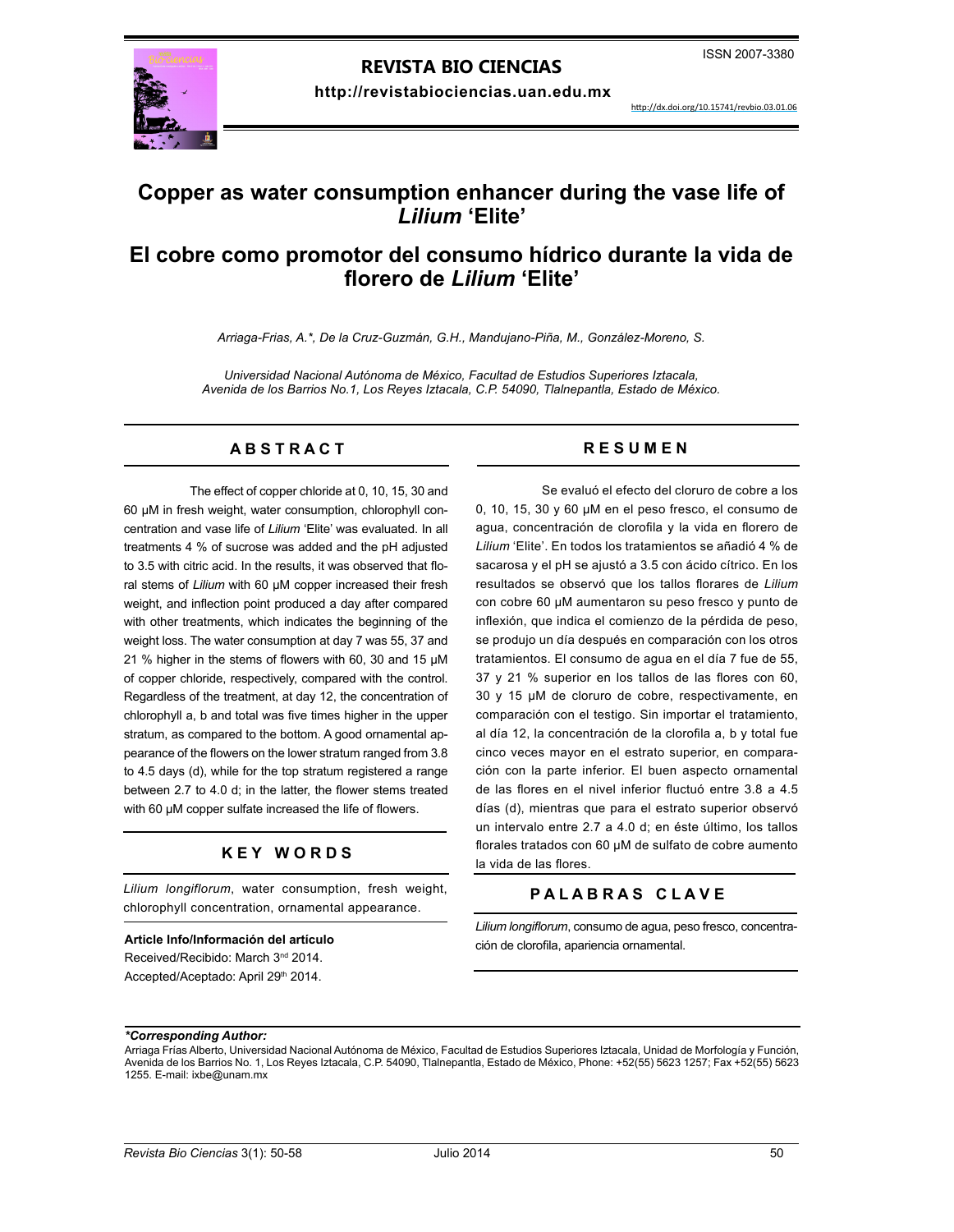

# **Introduction**

The development of chlorosis in the leaves of Lilium (*Lilium longiflorum* Tumb) is a physiological disorder that appears when the stems are put in a vase (Fuentes, 2009). In general, yellowness in cut flowers has been related to the diminishing of water flow, the presence of heavy metals, such as copper, in the solution of the vase and the substitution of magnesium atoms for copper atoms in the chlorophyll molecules provoking interruption of photosynthesis. In this sense, it has been reported that in light conditions, such substitution is lower at 2 %, while in shadow conditions, it is almost total (Kupper *et al*., 1998).

Because of its antimicrobial action, copper is used to enhance the water flow in the vase solution (Halevy and Mayak, 1981) despite the fact it provokes yellowing in the *Lilium* leaves. It is due to the fact that divalent cations raise the water flow in the flower stems (van Doorn *et al*., 2012). On the other hand, cobalt chloride has been reported to be an absorption improver in the stems of *Lilium* 'Starfighter' and 'Stargazer' (Mandujano *et al*., 2012), while concentrations of copper sulfate of 100 and 150 mg L<sup>-1</sup> increase the fresh weight during the vase life of *Eustoma* 'blue' (Hojatti *et al.*, 2007).

Hydraulic conductivity has a positive relation with the hydratation of the stems and florar longevity (van Doorn, 2012). When the floral stems are put in a solution, they increase their fresh weight during the first 3 days, and after it diminishes significantly (Lu *et al*., 2010; Alaey *et al*., 2011); furthermore, during such weight increase, those floral stems that hold them longer will accomplish a longer vase life (Ichimura and Shimizu-Yumoto, 2007).

It has been reported that fresh weight of the chrysanthemums 'Cassa' florar stems diminishes when they are put in deionized water, in contrast with those that are put in normal tap water, due mainly to the presence of cations such as calcium and copper (Meeteren *et al*., 2001).

Copper has a double function in the *Lilium* stems, in one hand, it raises the hydric flow due to its bactericide action (Halevy and Mayak, 1981), and on the other, it could induce chlorosis in the foliage if applied in high concentrations (Küpper *et al*., 1998). Hence, the aim of this study was to evaluate the effect of different copper chloride solutions (0, 10, 15, 30 y 60 μM) over fresh

# **Introducción**

El desarrollo de clorosis en las hojas de Lilium (*Lilium longiflorum* Tumb) es un desorden fisiológico que se presenta cuando los tallos se colocan en el florero (Fuentes, 2009). En general, el amarillamiento en flores de corte se ha asociado a la disminución del flujo de agua, a la presencia de metales pesados, tales como el cobre, en la solución del florero y a la sustitución de los átomos de magnesio por átomos de cobre en las moléculas de clorofila provocando así la interrupción de la fotosíntesis. En este sentido, se ha reportado que en condiciones de luz, esta sustitución es menor al 2 %, mientras que en condiciones de sombra, la sustitución es casi total (Kupper *et al*., 1998).

Por su acción antimicrobiana, el cobre se utiliza para mejorar el flujo de agua en la solución del florero (Halevy y Mayak, 1981) a pesar de que provoca amarillamiento en las hojas del *Lilium*; la razón es que los cationes divalentes aumentan el flujo de agua en los tallos florales (van Doorn *et al*., 2012). Por otra parte, el cloruro de cobalto se ha reportado que mejora la absorción en los tallos de *Lilium* 'Starfighter' y 'Stargazer' (Mandujano *et al.*, 2012), mientras que concentraciones de sulfato de cobre de 100 y 150 mg L-1 incrementan el peso fresco durante la vida de florero de *Eustoma* 'blue' (Hojatti *et al*., 2007).

La conductividad hidráulica tiene una relación positiva con la hidratación de los tallos y con la longevidad floral (van Doorn, 2012). Cuando los tallos florales se colocan en una solución, durante los primeros 3 días incrementan su preso fresco y después lo disminuyen de forma significativa (Lu *et al*., 2010; Alaey *et al.*, 2011); además, durante este incremento de peso aquellos tallos florales que lo sostienen por más tiempo, lograrán una vida de florero mayor (Ichimura y Shimizu-Yumoto, 2007).

Se ha reportado que el peso fresco de los tallos florales de crisantemo 'Cassa', disminuye cuando se colocan en agua desionizada, en comparación con los que se colocan en agua corriente de la llave, debido principalmente a la presencia de cationes como calcio y cobre (Meeteren *et al*., 2001).

El cobre tiene doble función en los tallos de *Lilium*, por un lado, aumenta el flujo hídrico debido a su acción bactericida (Halevy y Mayak, 1981), por otro, podría inducir clorosis en el follaje si se aplica en altas concentraciones (Küpper *et al.*, 1998). Por lo que, el objetivo de este trabajo fue evaluar el efecto de distintas soluciones de cloruro de cobre (0, 10, 15,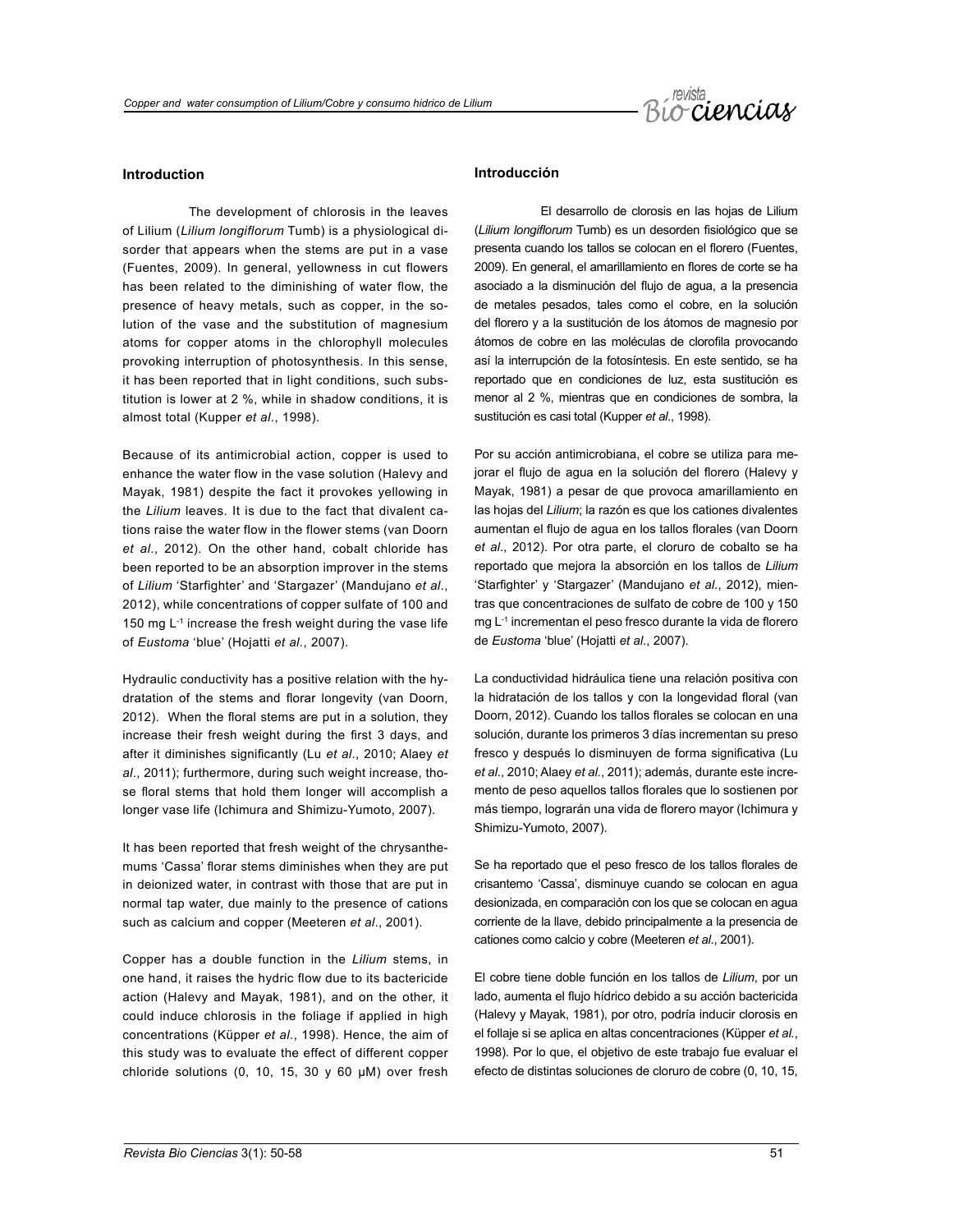

weight and development of chlorosis in the vase life of *Lilium longiflorum* 'Elite'.

# **Materials and Methods**

Floral stems of *Lilium* 'Elite' were gathered in Villa Guerrero, Estado de Mexico. They were transported dry to the vegetal ecophysiology lab of the FES-Iztacala, UNAM, where they were cut in order to make them uniform with a final length of 70 cm. After that, they were introduced in deionized water at room temperature (20  $\pm$  4 °C) during two hours. Taking as reference the initial weight, stems which variation coefficient did not exceed 15 % and they were introduced in test tubes that contained 170 mL of each of the next solutions: copper chloride 0, 10, 15, 30 y 60 µM. The experiment was made with 12 h of photoperiod, temperature 20 ± 4 °C, relative humidity between 40 and 60 % and a photosynthetically active radiation of 10  $\mu$ M m<sup>-2</sup> s<sup>-1</sup> emitted by fluorescent lamps measured with a radiometer (Hansatech Quantum sensor).

The treatment design was randomized, where the experimental unit was represented by a floral stem of *Lilium* 'Elite' inside a 250 mL test tube with an initial volume of 170 mL of each solution. Every treatment had eight repetitions. In all cases, a sucrose solution at 4 % (Armeca) was added and pH was adjusted at 3.5 with citricacid (Meyer® Chemistry).

In order to evaluate vase life, a hedonic scale was made (Walton *et al*., 2010; Harkema *et al.*, 2013), which define criteria of flower stages. Stage 0, straight and compact closed green-colored bud, tepals joint in their apical portion. Stage 1, straight and compact closed orangetoned bud, tepals slightly separated in their apical portion. Stage 2, open flower with spread tepals with light orange tones with anther exposition. Stage 3, flower at its maximum opening with an intense orange coloration considered as the optimal ornamental point. Stage 4, curvature in apical portion of tepals with start of loss of turgidity. Stage 5, major curvature of tepals and increase in the turgidity loss; this stage was considered as the end of vase life, apart from other senescence symptoms, such as foliage withering and pedicel folding (Teixeira, 2003).

30 y 60 μM) sobre el peso fresco y desarrollo de clorosis en la vida en florero de *Lilium longiflorum* 'Elite'.

# **Materiales y Métodos**

Tallos florales de *Lilium* 'Elite' se obtuvieron en Villa Guerrero, Estado de México, fueron transportaron en seco al laboratorio de ecofisiología vegetal de la FES-Iztacala, UNAM, donde se recortaron para uniformizarlos a una longitud final de 70 cm. Posteriormente se introdujeron en agua desionizada a temperatura ambiente (20 ± 4 °C) durante dos horas. Tomando como referencia el peso inicial, se seleccionaron los tallos cuyo coeficiente de variación no sobrepasara 15 % y se introdujeron en probetas que contenían 170 mL de cada una de las siguientes soluciones de cloruro de cobre 0, 10, 15, 30 y 60 µM. El experimento se realizó con 12 h de fotoperiodo, temperatura de 20 ± 4 °C, humedad relativa entre 40 y 60 % y una radiación fotosintéticamente activa de 10 µM m-2 s-1 emitida por lámparas fluorescentes medida con un radiómetro (Hansatech Quantum sensor).

El diseño de tratamientos fue completamente al azar, donde la unidad experimental estuvo representada por un tallo floral de *Lilium* 'Elite' dentro de una probeta de 250 mL con un volumen inicial de 170 mL de cada solución. Cada tratamiento tuvo ocho repeticiones. En todos los casos se adicionó una solución de sacarosa al 4 % (Armeca) y el pH se ajustó a 3.5 con ácido cítrico (Química Meyer®).

Para evaluar la vida de florero, se construyó una escala hedónica (Walton *et al.*, 2010; Harkema *et al*., 2013) quienes definieron criterios de estadios florales. Estadio 0, botón cerrado compacto y firme con coloración verde, tépalos unidos en su porción apical. Estadio 1, botón cerrado compacto y firme con tonos naranjas, tépalos ligeramente separados en su porción apical. Estadio 2, flor abierta con tépalos desplegados con tonalidad naranja tenue con exposición de anteras. Estadio 3, flor con su máxima apertura con una coloración naranja intensa considerada como el punto óptimo ornamental. Estadio 4, curvatura en la porción apical de los tépalos con inicio de pérdida de turgencia. Estadio 5, mayor curvatura de tépalos e incremento de pérdida de turgencia, a este estadio se le consideró como el fin de la vida en florero, además de otros síntomas de senescencia como el marchitamiento del follaje y doblamiento del pedicelo (Teixeira, 2003).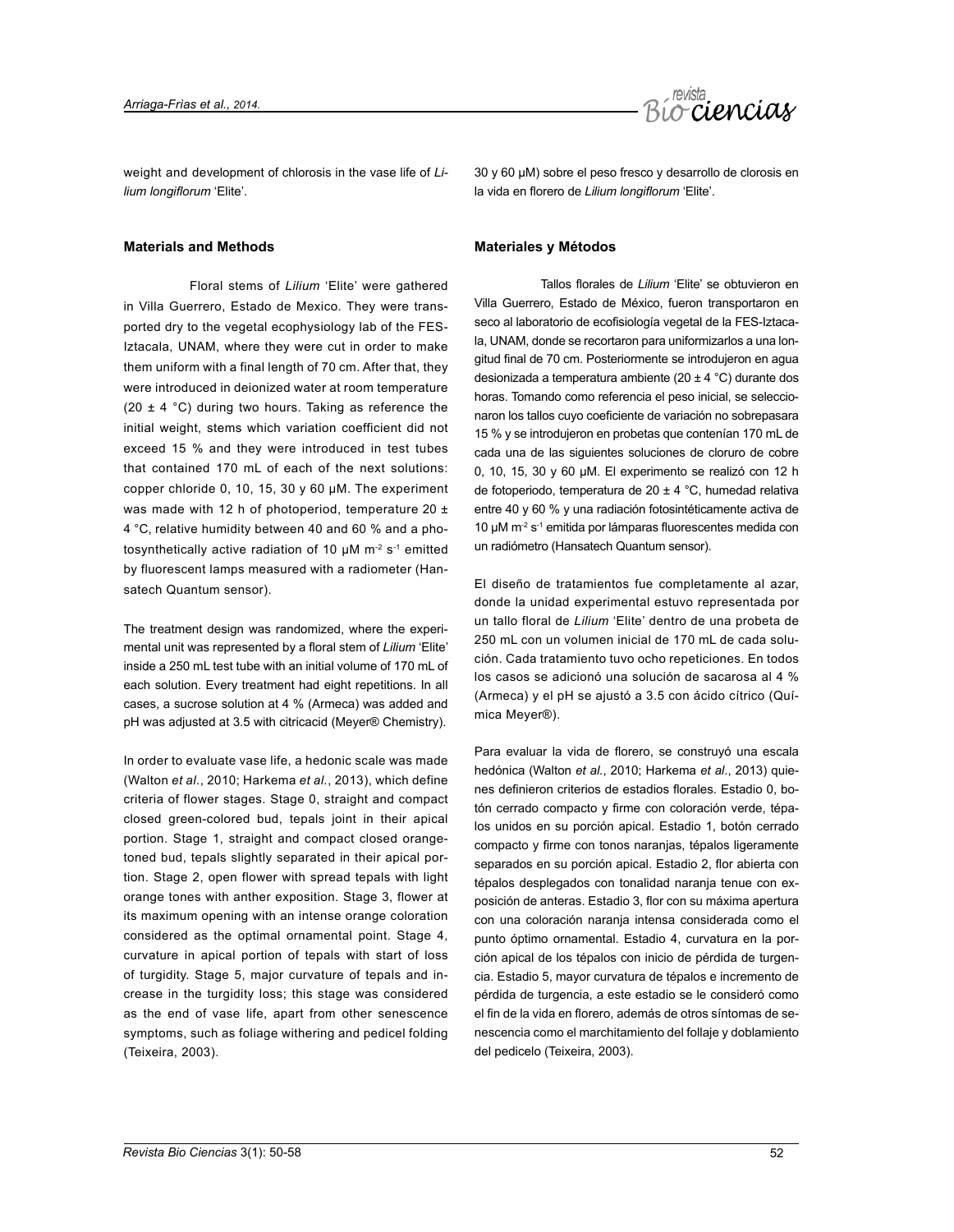

## **Evaluated variables were:**

a)Water consumption, by difference of volume in the graduated test tube, raising the stem to rest volume it displaced.

b)Fresh weight, with a digital scale (Velab ES-1000Hm 100 g X 0.01) with 0.01 g precision, taking the stem out and returning it to the test tube after weighting.

c)Vase life, by hedonic scale comparison in the inferior (flowers 1-4 in acropetal direction) and superior (flower 5 and ahead in the same direction) stratums.

d)Ornamental appearance defined as the day in which the major number of open flowers in inflorescence was simultaneously observed.

e)Inflexion Point of loss weight. With the making of a polynomial regression of second order.

f) Chlorophyll a, b and total chlorophyll concentrations (Wellburn, 1994) in the leaves of upper stratums and inferior of floral stem were measured on the tweltth day in the vase.

The variety analysis and average comparisons of LSD (p≤0.05) were performed with the statistical package SAS® v 9.0 for Windows (Castillo, 2011).

## **Results and Discussion**

### **Water consumption**

Floral stems of *Lilium* treated with 30 µM of copper chloride showed significantly higher water consumption in comparison to the control group between the fifth and tenth day (excepting day eight). The stems with 60 µM of copper showed higher water consumption in comparison to the control group from the first to the tenth day, while regarding the other treatments from day four (Table 1).

# **Las variables evaluadas fueron:**

a)Consumo hídrico, por diferencia de volumen en la probeta graduada, levantando el tallo para restar el volumen que este desplazaba.

b)Peso fresco, con una balanza digital (Velab ES-1000Hm 100 g X 0.01) con precisión de 0.01g, sacando el tallo y devolviéndolo a la probeta después de pesarlo.

c)Vida de florero, por comparación con la escala hedónica, en los estratos inferior (flores 1-4 en dirección acrópetala) y superior (flor 5 en adelante en la misma dirección).

d)Apariencia ornamental, definida como el día en que se observó simultáneamente el mayor número de flores abiertas en la inflorescencia.

e)Punto de inflexión de la pérdida de peso. Con la realización de una regresión polinomial de segundo orden.

f) Medición de la concentración de clorofila a, b y total (Wellburn, 1994) en las hojas de los estratos superior e inferior del tallo floral, al doceavo día de florero.

El análisis de varianza y las comparaciones de medias de LSD (p≤0.05) se realizaron con el paquete estadístico SAS® v 9.0 para Windows (Castillo, 2011).

# **Resultados y Discusión**

# **Consumo hídrico**

Los tallos florales de *Lilium* tratados con 30 µM de cloruro de cobre, mostraron un consumo hídrico significativamente mayor respecto al testigo entre el quinto y décimo día (teniendo como excepción el octavo día). Respecto a los tallos con 60 µM de cobre, mostraron un consumo hídrico mayor respecto al testigo desde el primero al décimo día, mientras que respecto a los demás tratamientos desde el cuarto día (Tabla 1).

# **Table 1. Water consumption during vase life (days) of** *Lilium* **'Elite' Tabla 1.**

**Consumo de agua durante la vida de florero (días) de** *Lilium* **'Elite'**

| Copper<br>Concentration (µM) | Water consumption (mL) during base life (days) |                    |                    |                    |                    |                    |                    |                    |                    |                    |
|------------------------------|------------------------------------------------|--------------------|--------------------|--------------------|--------------------|--------------------|--------------------|--------------------|--------------------|--------------------|
|                              |                                                | $\mathbf{2}$       | 3                  | 4                  | 5                  | 6                  |                    | 8                  | 9                  | 10                 |
| 0                            | 33.13 <sup>b</sup>                             | 18.29 <sup>b</sup> | $25.43^{b,c}$      | $20.86^{b,c}$      | 17.14 <sup>c</sup> | 8.00 <sup>d</sup>  | 9.71c,d            | 8.86 <sup>b</sup>  | 10.29 <sup>c</sup> | 11.14 <sup>c</sup> |
| 10                           | 32.29 <sup>b</sup>                             | 16.57 <sup>b</sup> | 20.86°             | 16.86 <sup>c</sup> | 16.86°             | 9.43c, d           | 8.00 <sup>d</sup>  | 12.00 <sup>b</sup> | 11.71c             | $15.14^{b,c}$      |
| 15                           | $32.30^{a, b}$                                 | 18.29 <sup>b</sup> | 24.29 <sup>c</sup> | 17.14 <sup>c</sup> | 19.14 <sup>c</sup> | 13.43 <sup>c</sup> | 12.29b,c           | 11.14 <sup>b</sup> | 11.43 <sup>c</sup> | $13.14^{b,c}$      |
| 30                           | $36.57$ <sup>a, b</sup>                        | 21.71 <sup>a</sup> | $30.00^{a, b}$     | 27.43 <sup>b</sup> | 24.86 <sup>b</sup> | 18.57 <sup>b</sup> | 15.43 <sup>b</sup> | 11.14 <sup>b</sup> | 16.57 <sup>b</sup> | 16.00 <sup>b</sup> |
| 60                           | 38.00a                                         | 22.00a             | 35.43 <sup>a</sup> | 36.57 <sup>a</sup> | 36.86a             | 24.57 <sup>a</sup> | 21.71 <sup>a</sup> | 22.29a             | 24.86 <sup>a</sup> | 21.14 <sup>a</sup> |
| <b>DMS</b>                   | 4.38                                           | 3.10               | 5.57               | 7.83               | 5.11               | 4.91               | 3.34               | 4.95               | 4.72               | 4.76               |

Averages followed by different letters in each column indicate significant differences (LSD, p≤0.05). DMS, minimum significant difference. Medias seguidas de letras distintas en cada columna indican diferencias significativas (LSD, p≤0.05). DMS, diferencia mínima significativa.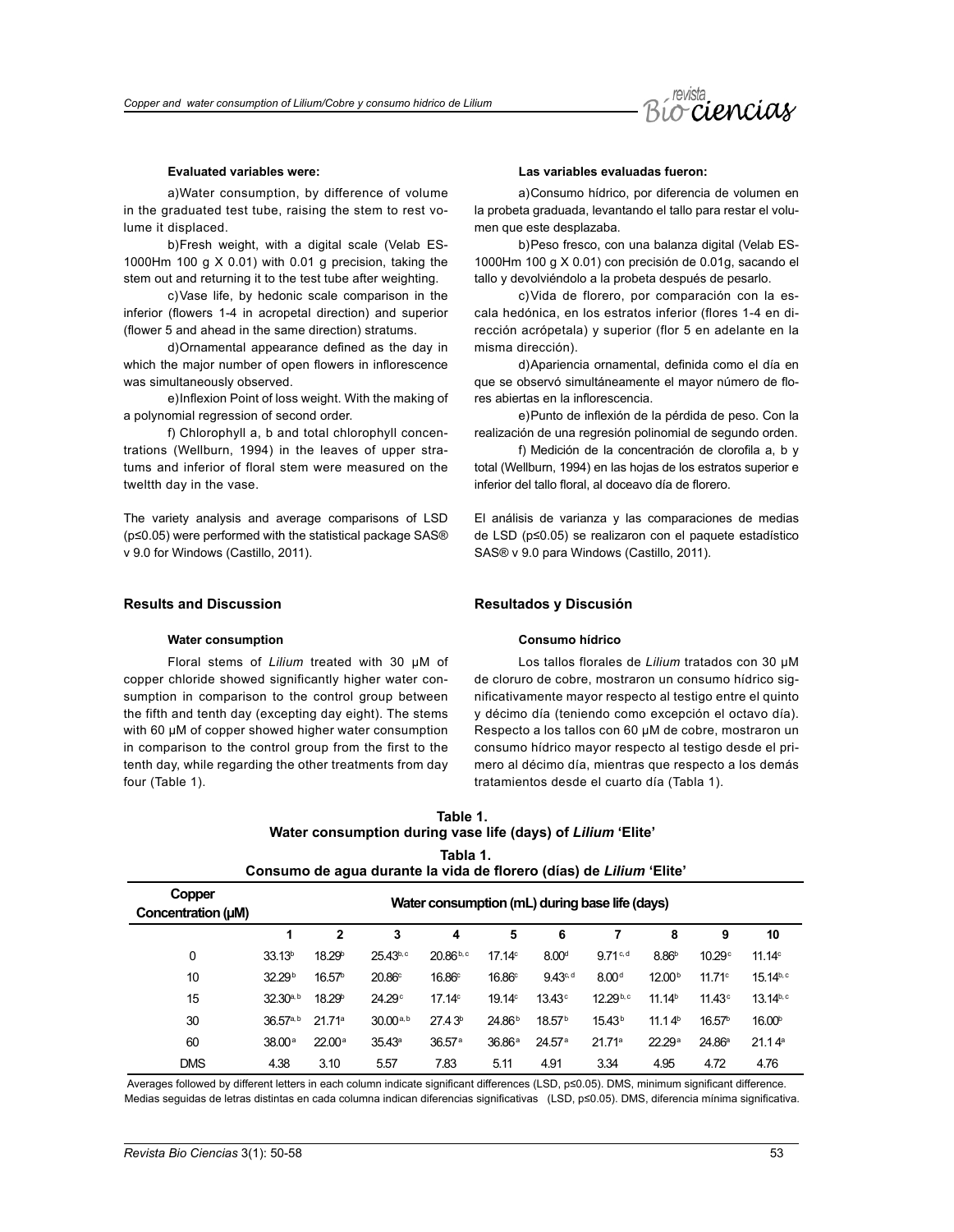

These results suggest that higher copper concentration stimulated the water flow. Meeteren *et al*., (2001) state that the application of solutions enriched with cations, no matter their valence, increases water consumption in Bouvardia and chrysanthemum. Cobalt also increases water consumption in *Lilium* 'Starfighter' and 'Stargazer' *et al*., 2012). Possible explanation of this effect focuses on the role of cations such as  $K^+$  and  $Ca^{2+}$  as change in the hydric behavior originators by associating them with pectic components in the wall at the level of lateral interconnections of the xylem vessels. The associations of these cations with the negative charges of the carboxyl groups in the membrane pits, diminishes water flow resistance and favors hydration (Cochard, 2010; Gortan, 2011).

In this research, it was observed that *Lilium* floral stems treated with 60 µM of copper kept higher water consumption with respect to the stems of the other treatments during the whole evaluation period, which indicates that copper can have a similar effect that calcium and potassium have on hydric conductivity.

### **Fresh weight**

From the fifth day, fresh weight was notably higher in the floral stems treated with 60 µM and 10 µM of copper.

With the polinominal of second grade model, the effect of copper concentrations over the weight gain and inflection point (beginning of loss weight) was determined. The stems with 60 µM of copper delayed the weight loss until day 7.3, while the ones that were kept with 30, 15, 10 and 0 µM of copper chloride, their inflection point occurred in the 6.6, 6.3, 5.9 and 5.9 days respectively (Figure 1).

Estos resultados sugieren que la concentración más alta de cobre estimuló el flujo hídrico. Meeteren *et al.,* (2001) mencionan que la aplicación de soluciones enriquecidas con cationes, sin importar su valencia, incrementan el consumo de agua en Bouvardia y crisantemo. El cobalto también incrementa el consumo de agua en tallos de *Lilium* 'Starfighter' y 'Stargazer' (Mandujano *et al.,* 2012). La posible explicación de este efecto se enfoca al papel de cationes como el  $K^*$  y Ca $2^+$  como causantes de cambios en la conductancia hídrica al asociarse con componentes pécticos de la pared a nivel de las interconexiones laterales de los vasos del xilema. La asociación de estos cationes con las cargas negativas de los grupos carboxilos en las punteaduras de membrana, disminuye la resistencia al flujo del agua y favorece la hidratación (Cochard, 2010; Gortan, 2011).

En esta investigación se observó que los tallos florales de *Lilium* tratados con 60 µM de cobre mantuvieron mayor consumo hídrico con respecto a los tallos de los otros tratamientos durante todo el periodo de evaluación, esto indica que el cobre puede tener un efecto similar al que tienen el calcio y el potasio, sobre la conductividad hídrica.

# **Peso fresco**

A partir del quinto día, el peso fresco fue significativamente mayor en los tallos florales tratados con 60 µM de cobre comparados con los tallos del testigo y 10 µM de cobre.

Con la función polinomial de segundo grado se determinó el efecto de las concentraciones de cobre sobre la ganancia de peso y el punto de inflexión (inicio de la pérdida de peso). Los tallos con 60 µM de cobre retrasaron la pérdida de peso hasta el día 7.3, mientras que los que se mantuvieron con 30, 15, 10 y 0 µM de cloruro cobre sus puntos de inflexión ocurrieron en los días 6.6, 6.3, 5.9 y 5.9 respectivamente (Figura 1).





**Figura 1. Peso fresco durante la vida en florero de** *Lilium* **'Elite' con diferentes concentraciones de cobre.** Los modelos indican el punto de inflexión (inicio de la pérdida de peso) para cada tratamiento. Cada punto representa el promedio de 8 repeticiones ± error estándar.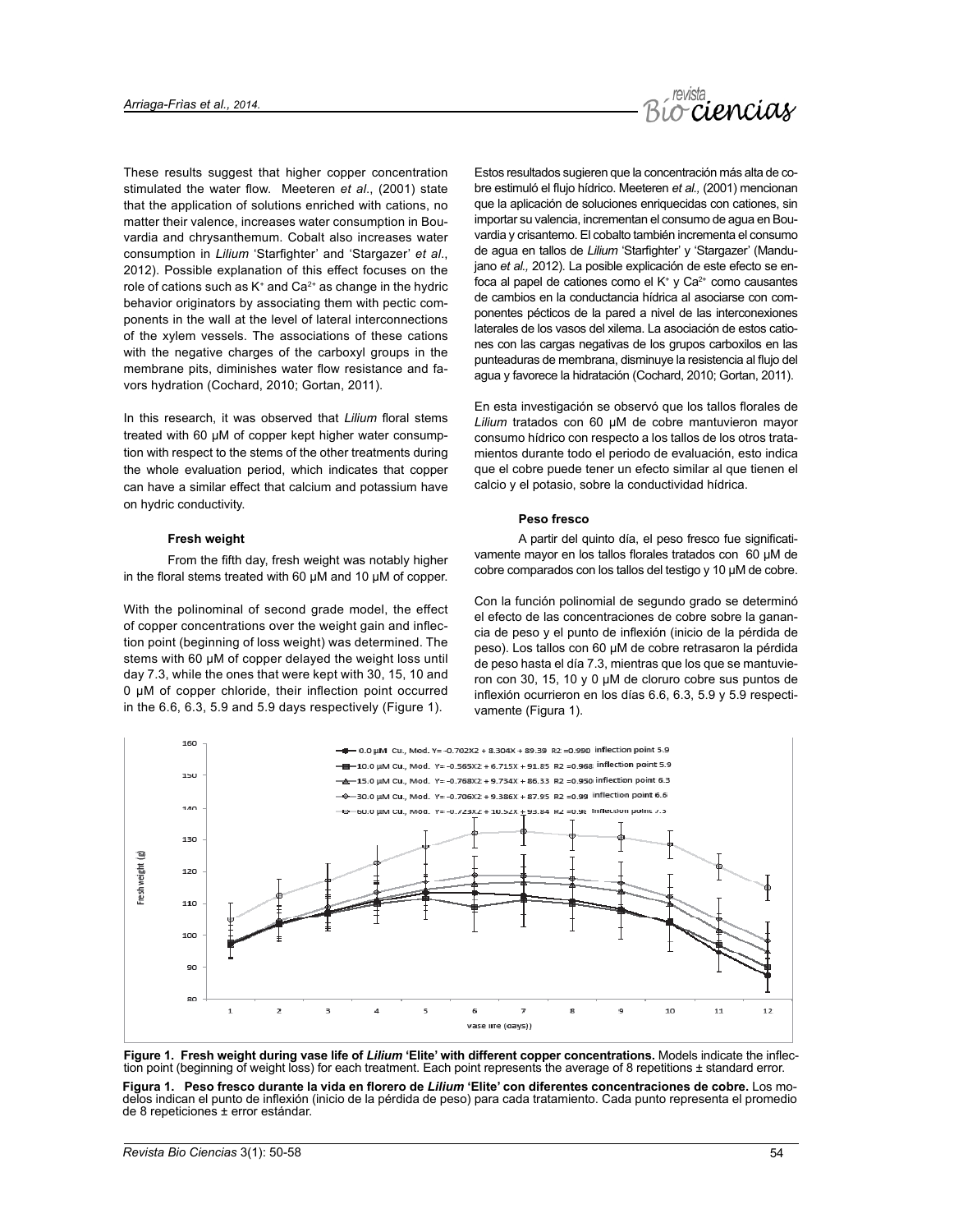

 The minor weight loss rate is related with a better flower opening and major vase life (Fanourakis *et al*., 2012; Fanourakis *et al.*, 2013). In this study, a direct relation was observed between the inflection point and copper concentrations, standing out significantly the treated floral stems with 60 µM, which suggests that this copper concentration had the major stimulating effect on water flow and favored the hydration of the floral unit of *Lilium*.

## **Chlorophyll concentration on day twelve**

Foliar chlorosis pattern in *Lilium* 'Elite' is acropetal, meaning that it appears first in the inferior leafs and progressively advances to the superior ones, this affects ornamental appearance of the flower and diminishes its quality, specially, if it is present during the first days of vase life. In this study, chlorophyll concentration in the upper stratum leafs of the stem was five times higher compared to the bottom stratum ones, for all chlorophyll a, b and total (Table 2).

La menor tasa de pérdida de peso se relaciona con una mejor apertura de la flor y mayor vida de florero (Fanourakis *et al*., 2012; Fanourakis *et al*., 2013). En el presente estudio, se observó una relación directa entre el punto de inflexión y las concentraciones de cobre, destacando de manera significativa los tallos florales tratados con 60 µM, lo cual sugiere que esta concentración de cobre tuvo el mayor efecto estimulador al flujo de agua y favoreció la hidratación de la unidad floral de *Lilium.*

# **Concentración de clorofila al doceavo día**

El patrón de clorosis foliar en *Lilium* 'Elite' es de tipo acropétalo, es decir; aparece primero en las hojas inferiores y avanza progresivamente hacia las superiores, esto afecta la apariencia ornamental de la flor y disminuye su calidad sobre todo, si se presenta durante los primeros días de vida en florero. En el presente trabajo, la concentración de clorofila en las hojas del estrato superior del tallo fue cinco veces mayor con respecto a las del estrato inferior, tanto para clorofila a, b y total (Tabla 2).

| Table 2.                                                          |
|-------------------------------------------------------------------|
| Chlorophyll concentration (a, b and total) in the superior        |
| and inferior leafs of Lilium 'Elite' to day 12.                   |
| Tabla 2.                                                          |
| Concentración de clorofila (a, b y total) en las hojas superiores |
| e inferiores de Lilium 'Elite' al día 12.                         |

| Leafs            | Chlorophyll concentration (mg mL <sup>-1</sup> cm <sup>-2</sup> ) |                  |                   |  |  |
|------------------|-------------------------------------------------------------------|------------------|-------------------|--|--|
|                  | а                                                                 | b                | Total             |  |  |
| <b>Superiors</b> | 19.32a                                                            | 602ª             | 25.34a            |  |  |
| <b>Inferiors</b> | 3.75 <sup>b</sup>                                                 | 115 <sup>b</sup> | 4.90 <sup>b</sup> |  |  |
| <b>DMS</b>       | 1.55                                                              | 0.46             | 1.99              |  |  |

Averages followed by different letters in each column indicate significant differences (LSD, p≤0.05). DMS, minimum significant difference.

Las medias seguidas de letras distintas en cada columna indican diferencias significativas (LSD, p≤0.05). DMS, diferencia mínima significativa.

By comparing chlorophyll concentration in the upper stratum with the different treatments in the floral stems, 15 µM copper chloride concentration presented major chlorophyll concentration a, b and total in comparison to the other treatments where 60 µM of copper chloride showed the lowest concentration of chlorophyll (Table 3).

Physiological processes that contribute to the stem chlorosis and diminish the quality of the flower were not activated in the superior leafs of *Lilium,* which represents an advantage, since foliar chlorosis in *Lilium* deteriorates the quality of the floral stem (Fuentes, 2009), even when more than 50 % of the flowers are found in the optimal ornamental point or stage 3 in the hedonic scale described before.

Al comparar la concentración de clorofila, en el estrato superior, con los distintos tratamientos de los tallos florales, la concentración de 15 µM de cloruro de cobre presentó la mayor concentración de clorofila a, b y total comparada con los otros tratamientos donde 60 µM de cloruro de cobre mostró la más baja concentración de clorofila (Tabla 3).

Los procesos fisiológicos que contribuyen a la clorosis del tallo y que disminuyen la calidad de la flor no se activaron en las hojas superiores de *Lilium,* lo cual representa una ventaja ya que la clorosis foliar en *Lilium* deteriora la calidad del tallo floral (Fuentes, 2009), aun cuando más del 50 % de las flores se encuentren en el punto óptimo ornamental o estadio 3 de la escala hedónica antes descrita.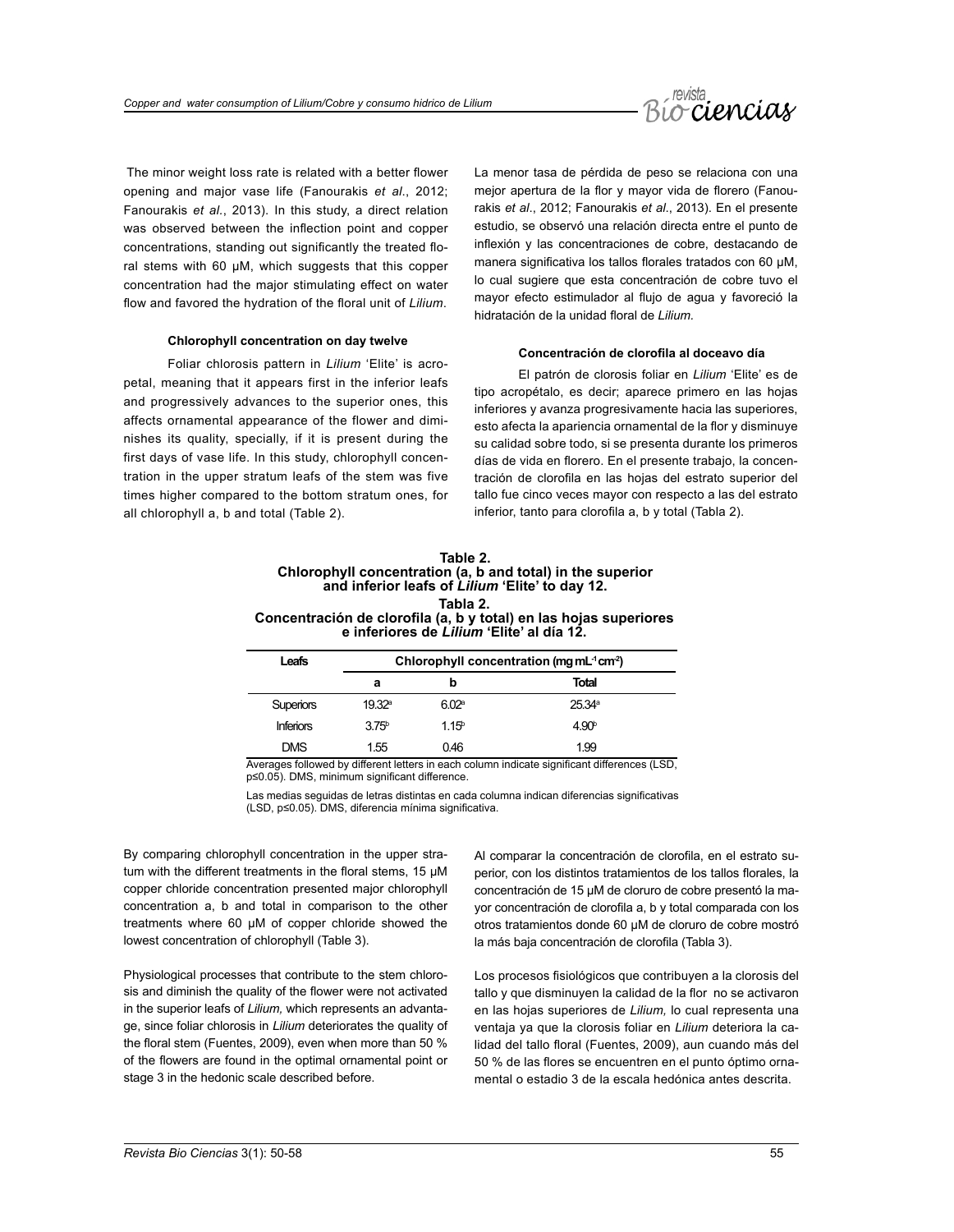

| Table 3.                                                               |
|------------------------------------------------------------------------|
| Chlorophyll concentration, up to day 12, in the upper stratum leafs of |
| Lilium 'Elite', with different copper concentrations.                  |
| Tabla 3.                                                               |

# **Concentración de clorofila, al día 12, en las hojas del estrato superior de** *Lilium* **'Elite' con diferentes concentraciones de cobre.**

| Copper             | Chlorophyll concentration in mg mL <sup>-1</sup> cm <sup>-2</sup> |                             |                          |  |  |  |
|--------------------|-------------------------------------------------------------------|-----------------------------|--------------------------|--|--|--|
| Concentration (µM) |                                                                   | Chlorophyll a Chlorophyll b | <b>Total Chlorophyll</b> |  |  |  |
| 0                  | $10.82^{b,c}$                                                     | 3.61a, b                    | $14.42^{b,c}$            |  |  |  |
| 10                 | $10.87^{b,c}$                                                     | $3.38^{b,c}$                | $14.26^{b,c}$            |  |  |  |
| 15                 | $14.15^a$                                                         | 4.29 <sup>a</sup>           | 18.44 <sup>a</sup>       |  |  |  |
| 30                 | $12.96^{a,b}$                                                     | $3.90^{a,b}$                | $16.86^{a,b}$            |  |  |  |
| 60                 | 8.85c                                                             | 2.76 <sup>c</sup>           | 11.61c                   |  |  |  |
| DMS                | 2.45                                                              | 0.74                        | 3.16                     |  |  |  |

Averages followed by different letters in each column indicate significant differences (LSD, p≤0.05). DMS, minimum significant difference.

Las medias seguidas de letras distintas en cada columna indican diferencias significativas (LSD, p≤0.05). DMS, diferencia mínima significativa.

# **Longevity by floral stratums**

In flowers of the bottom stratum, their vase life was significantly higher compared to the ones of the upper stratum. Flower lasted from 2.7 to 4.0 d in the latter, while in the bottom stratum, flowers life was of 3.8 to 4.4 days. Meanwhile, the duration of the flowers within each stratum and treatment, according to the average comparison (LSD) showed that only the treatment with 60 µM of copper chloride (4.0 d) in the upper stratum was differentiated from the control (2.7 d), apart from being the only one that did not show differences with the bottom stratum (Table 4).

### **Longevidad por estratos florales**

En las flores del estrato inferior su vida en florero fue significativamente mayor con respecto a las del estrato superior. En este último, las flores duraron de 2.7 a 4.0 d, mientras que en el estrato inferior, la vida de las flores fue de 3.8 a 4.4 días. A su vez, la duración de las flores dentro de cada estrato y tratamiento, de acuerdo a la comparación de medias (LSD) mostró que solo el tratamiento con 60 µM de cloruro de cobre (4.0 d) en el estrato superior se diferenció del testigo (2.7 d) además de ser el único que no mostró diferencias con el estrato inferior (Tabla 4).

# **Table 4. Longevity of flowers in the superiors and inferiors stratums of** *Lilium* **'Elite'. Tabla 4. Longevidad de las flores en los estratos superior e inferior de** *Lilium* **'Elite'.**

| <b>Stratums</b>  | Treatment µM of Cu | Vase Life (days)    |  |
|------------------|--------------------|---------------------|--|
|                  | 0                  | $4.4^{a, b}$        |  |
| <b>Inferiors</b> | 10                 | 3.8 <sup>b, c</sup> |  |
|                  | 15                 | 4.5 <sup>a</sup>    |  |
|                  | 30                 | $4.3^{a, b}$        |  |
|                  | 60                 | $4.3^{a, b}$        |  |
|                  | 0                  | $2.7^\circ$         |  |
| Superiors        | 10                 | 3.4c, d             |  |
|                  | 15                 | 3.3c, d, e          |  |
|                  | 30                 | 3.2 <sup>d,e</sup>  |  |
|                  | 60                 | $4.0^{a, b}$        |  |
| <b>DMS</b>       |                    | 0.59                |  |

Averages followed by different letters in each column indicate significant differences (LSD, p≤0.05). DMS, minimum significant difference.

Las medias seguidas de letras distintas en cada columna indican diferencias significativas (LSD, p≤0.05). DMS, diferencia mínima significativa.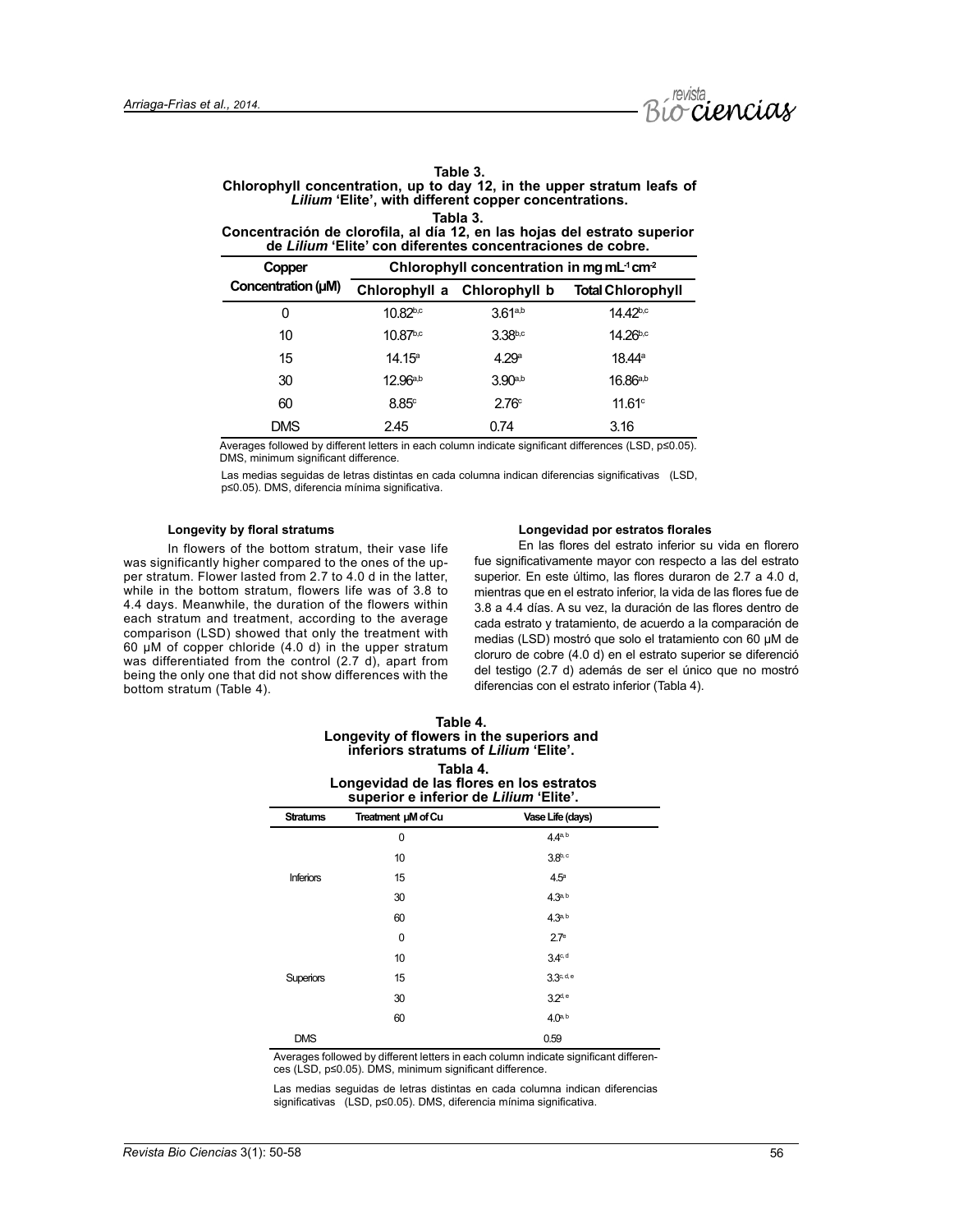

The opening of the flowers from the stratum II in the final phase of vase life means that the hydric flow is interrupted but not to the point that it makes flowers hydration difficult, it was besides manifested that this treatment works, since major vase life was obtained.

All previously said is proven in the fact that stems with 60 µM of copper kept a significantly higher water flow in comparison to the rest of the treatments. In Asian hybrids of *Lilium* there is a negative correlation between longevity of individual flowers and the number of buds by inflorescence (van der Meulen, et al., 2001). Flowers that open lately compete in disadvantage for the absorption of water to the ones that opened before and that still have good ornamental appearance. This can explain the major longevity in the upper stratum of the stems with 60 µM of copper chloride.

#### **Ornamental appearance**

The analysis of the number of simultaneously opened flowers between copper treatments and control group (Table 5) did not show significant differences (p>0,05), These results could mean that the role of copper as enhancer of water flow does not influence on the opening pattern of flowers and, therefore, the ornamental appearance did not show differences by maintaining a similar proportion of stages 2 and 3 of the hedonic scale.

In conclusion, the results that were found in this study support the hypothesis that the supplying of solutions enriched with copper in low concentrations (60 µM) stimulate the hydric flow, delays weight loss and life of flowers in the upper stratum of stems of *Lilium*. On the other hand, concentrations of copper chloride used in this study do not influence the physiognomic appearance.

La apertura de las flores del estrato II en la fase final de la vida de florero, significa que el flujo hídrico se interrumpe pero no a tal grado que dificulte la hidratación de las flores, además quedo de manifiesto que este tratamiento funciona ya que se obtuvo una mayor vida de florero

Lo anterior se sustenta en el hecho de que los tallos con 60 µM de cobre mantuvieron un flujo de agua significativamente superior al resto de los tratamientos. En híbridos asiáticos de *Lilium* existe una correlación negativa entre la longevidad de las flores individuales y el número de yemas por inflorescencia (van der Meulen, *et al*., 2001). Las flores que abren más tardíamente, compiten en desventaja por la absorción de agua con las que abrieron previamente y que aun tienen una buena apariencia ornamental. Esto puede explicar la mayor longevidad en el estrato superior de los tallos con 60 µM de cloruro de cobre.

# **Apariencia ornamental**

El análisis del número de flores abiertas simultáneamente entre los tratamientos de cobre y el testigo (Tabla 5) no mostró diferencias significativas (p>0,05). Estos resultados encontrados podrían significar que el papel del cobre como activador del flujo de agua no influye sobre el patrón de apertura de las flores y, por ello, la apariencia ornamental no mostró diferencias al mantener una proporción similar de los estadios 2 y 3 de la escala hedónica.

En conclusión, Los resultados encontrados en este estudio apoyan la hipótesis que el suministro de soluciones enriquecidas con cobre en bajas concentraciones (60 µM) estimula el flujo hídrico, retrasa la pérdida de peso y la vida de las flores en el estrato superior de tallos de *Lilium*. Por otra parte, Las concentraciones de cloruro de cobre utilizadas en este estudio no influyen en la apariencia fisonómica.

### **Table 5.**

# **Ornamental appearance (average of flowers opened simultaneously). Tabla 5. Apariencia ornamental (promedio de flores abiertas simultáneamente).**

| Copper              | Average of number of flowers opened simultaneously |  |  |
|---------------------|----------------------------------------------------|--|--|
| Concentrations (µM) | (Stages 2 and 3 of the hedonic scale)              |  |  |
| 0                   | 24 <sup>a,b</sup>                                  |  |  |
| 10                  | $2.2^{b}$                                          |  |  |
| 15                  | 27a                                                |  |  |
| 30                  | $2.5^{a, b}$                                       |  |  |
| 60.0                | $26a$ <sub>b</sub>                                 |  |  |
| <b>DMS</b>          | 0.43                                               |  |  |

Averages followed by different letters in each column indicate significant differences (LSD, p≤0.05). DMS, minimum significant difference.

Las medias seguidas de letras distintas en cada columna indican diferencias significativas (LSD, p≤0.05). DMS, diferencia mínima significativa.